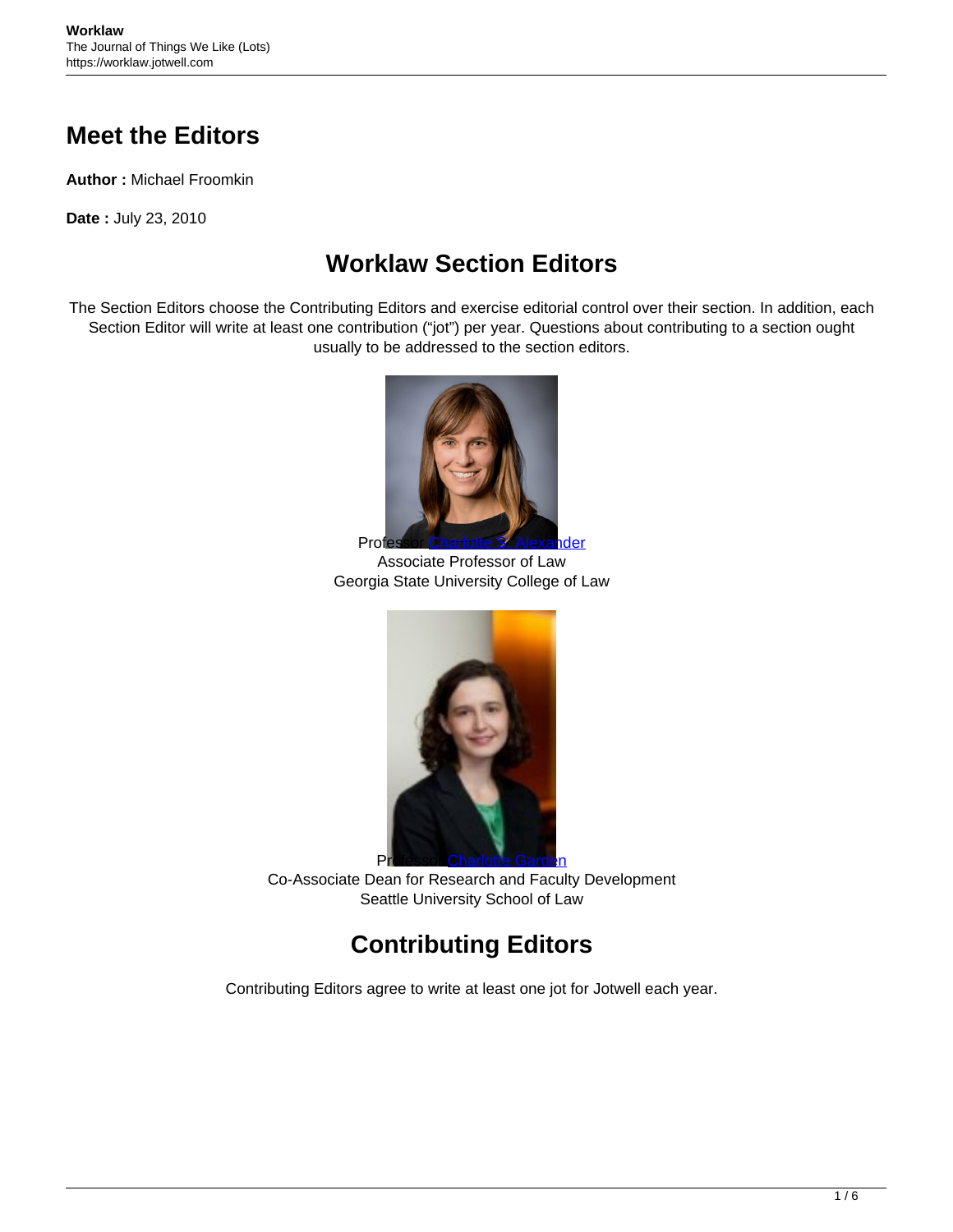

Professor [Deepa Das Acevedo](https://www.law.ua.edu/directory/People/view/Deepa_Das_Acevedo) Assistant Professor of Law University of Alabama School of Law



Callis Family Professor of Law Co-Director, William C. Wefel Center for Employment Law Director, Master of Science in Human Resources Law Program Saint Louis University School of Law



Professor of Law Austin E. Owen Research Scholar Richmond School of Law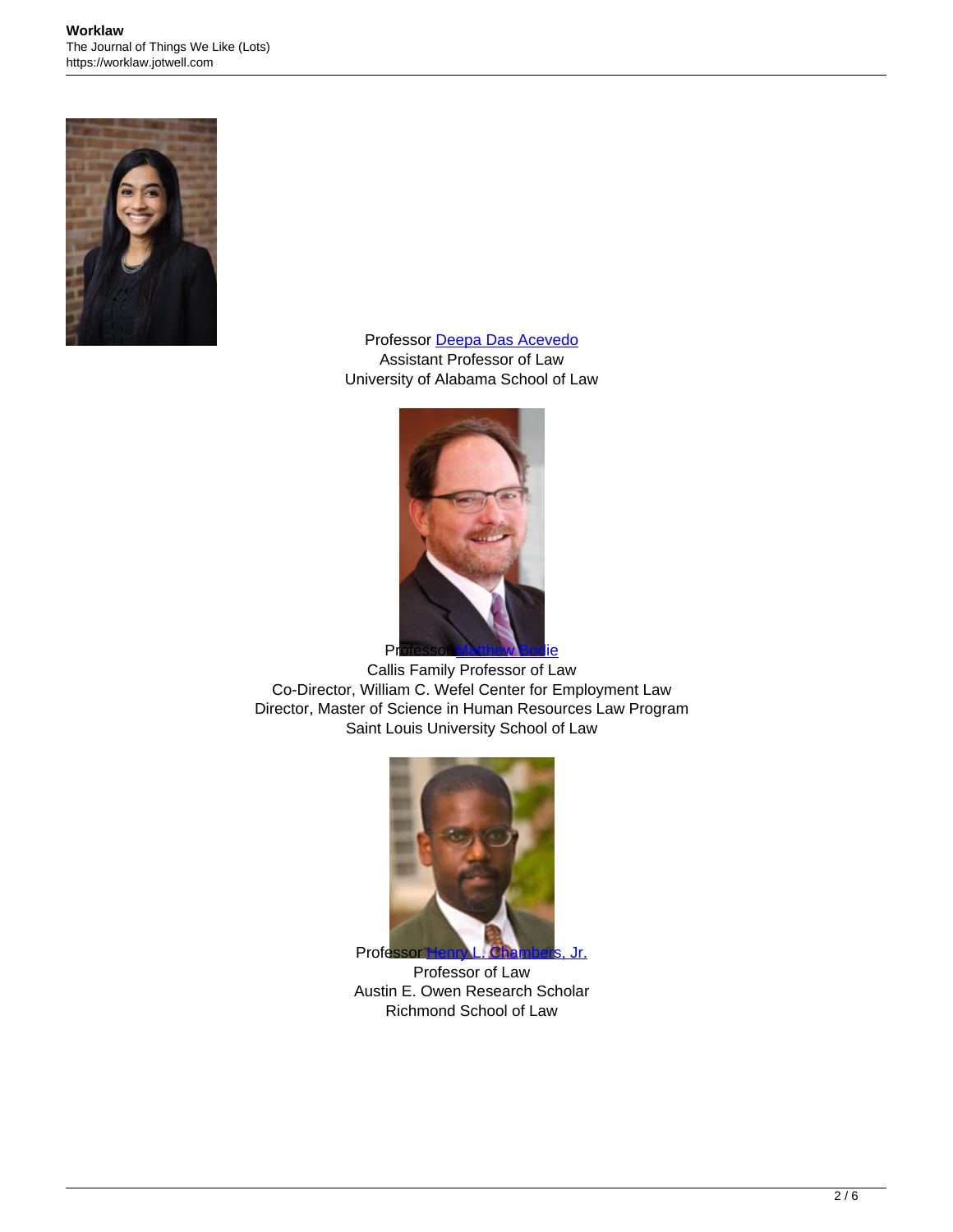

Professor [Michael C. Duff](https://www.uwyo.edu/law/directory/mike-duff.html) Professor of Law University of Wyoming College of Law



Barbara Nachtrieb Armstrong Professor of Law University of California Berkeley Law



Professor of Law Director, Program in Workplace Law Texas A&M University School of Law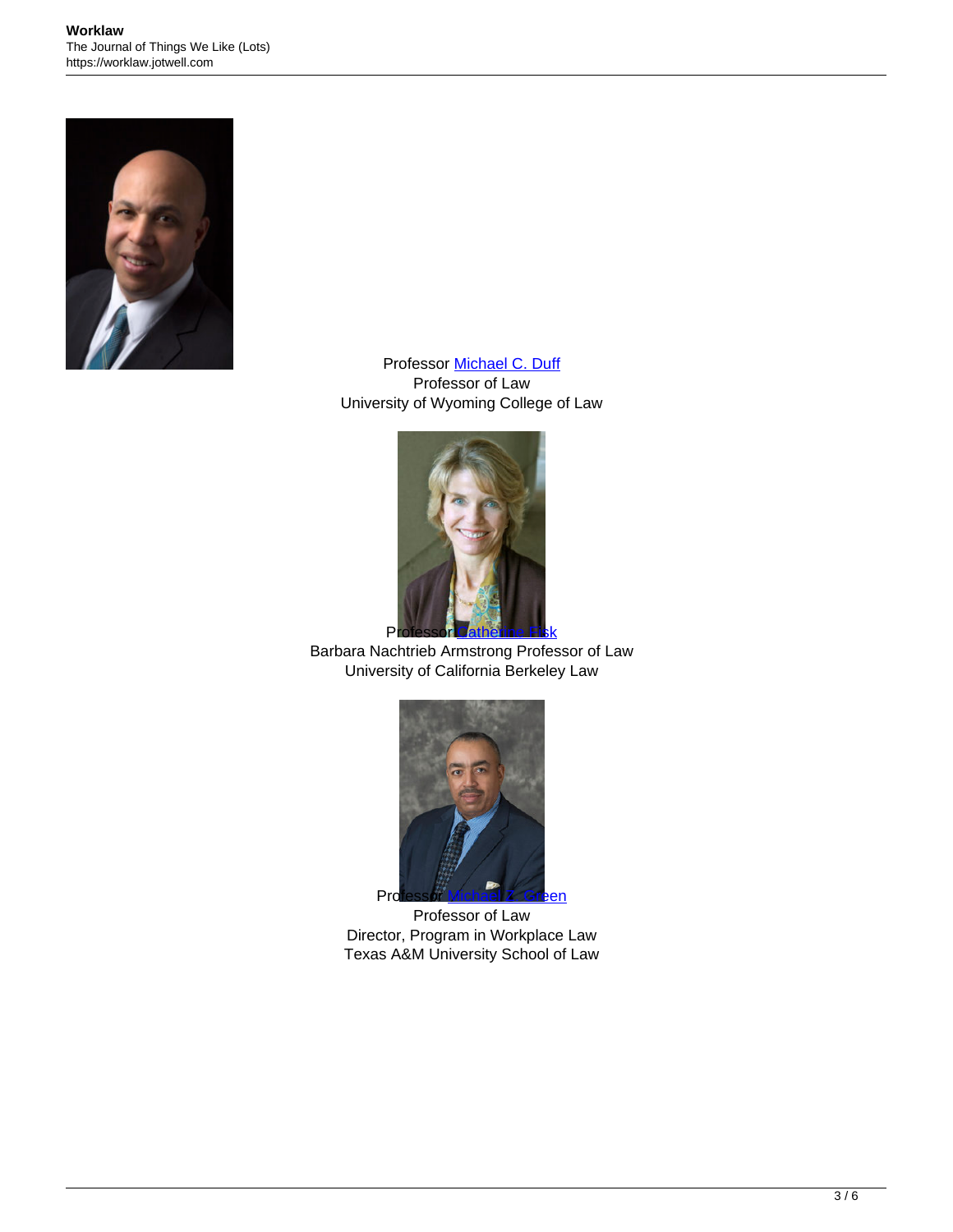

Professor [Martin J. Katz](https://www.law.du.edu/about/people/martin-katz) University Chief Innovation Officer Senior Advisor for Academic Innovation and Design Executive Director Project X-ITE Former Dean University of Denver, Sturm College of Law



Arthur B. Hodges Professor of Law West Virginia University College of Law



Associate Dean for Academic Affairs Doug Blaze Distinguished Professor of Law University of Tennessee College of Law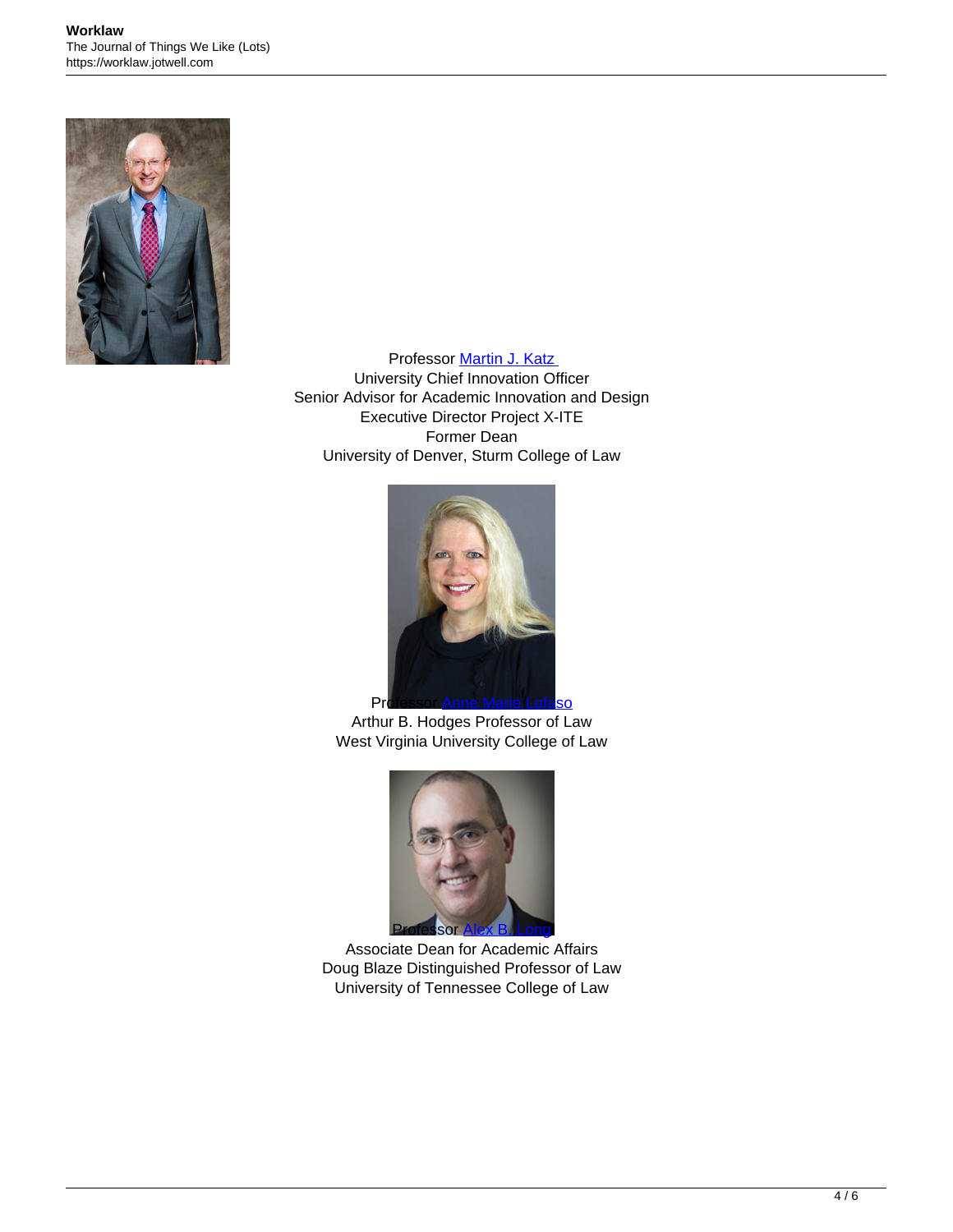

Professor [Marcia L. McCormick](https://www.slu.edu/law/faculty/marcia-mccormick.php) Associate Dean for Academic Affairs Saint Louis University School of Law



Professor of Law University of South Carolina School of Law



Eugene N. Balk Professor of Law & Values University of Toledo College of Law